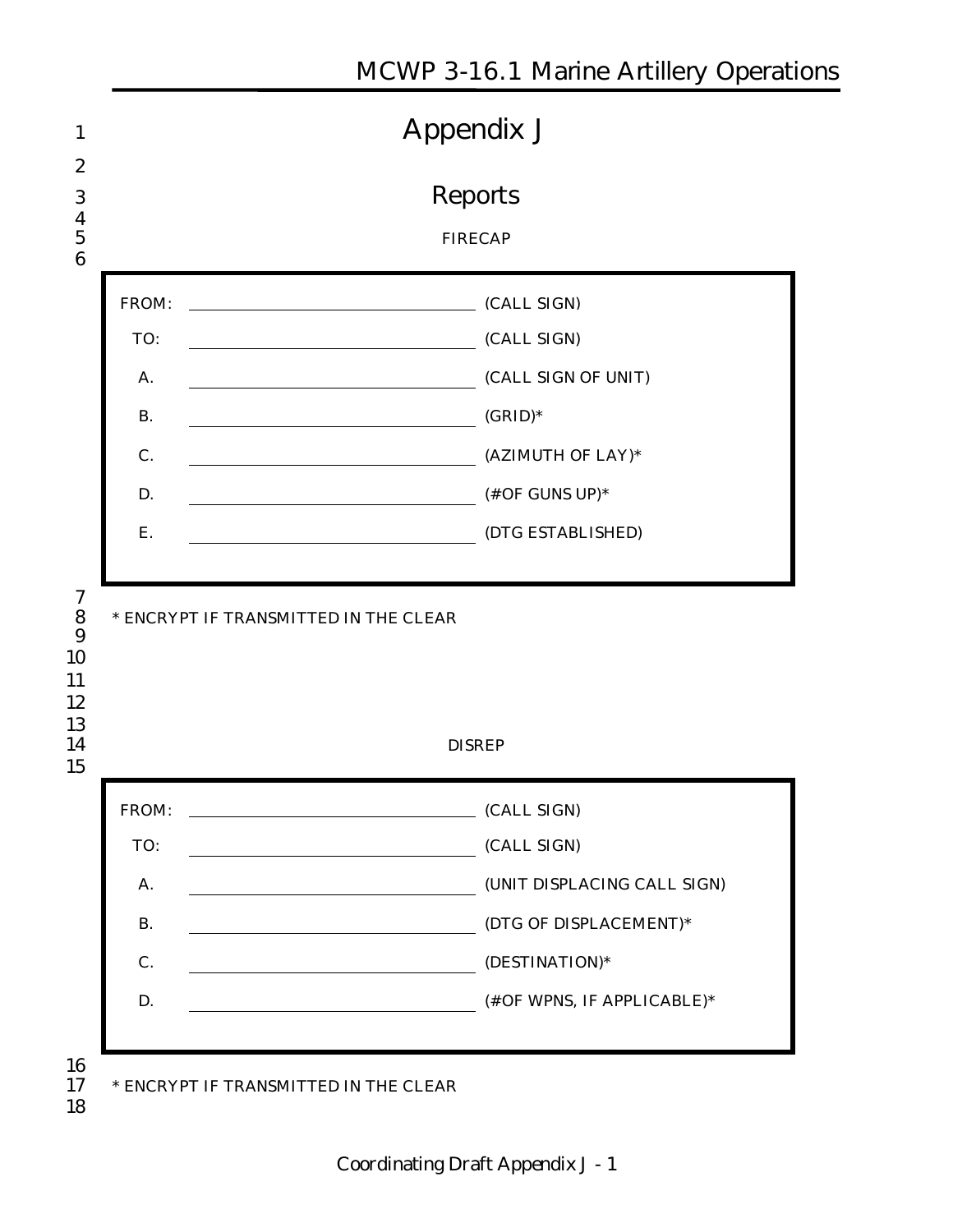

#### 13

14 **\* ENCRYPT IF TRANSMITTED IN THE CLEAR**

#### **MCWP 3-16.1 Marine Artillery Operations**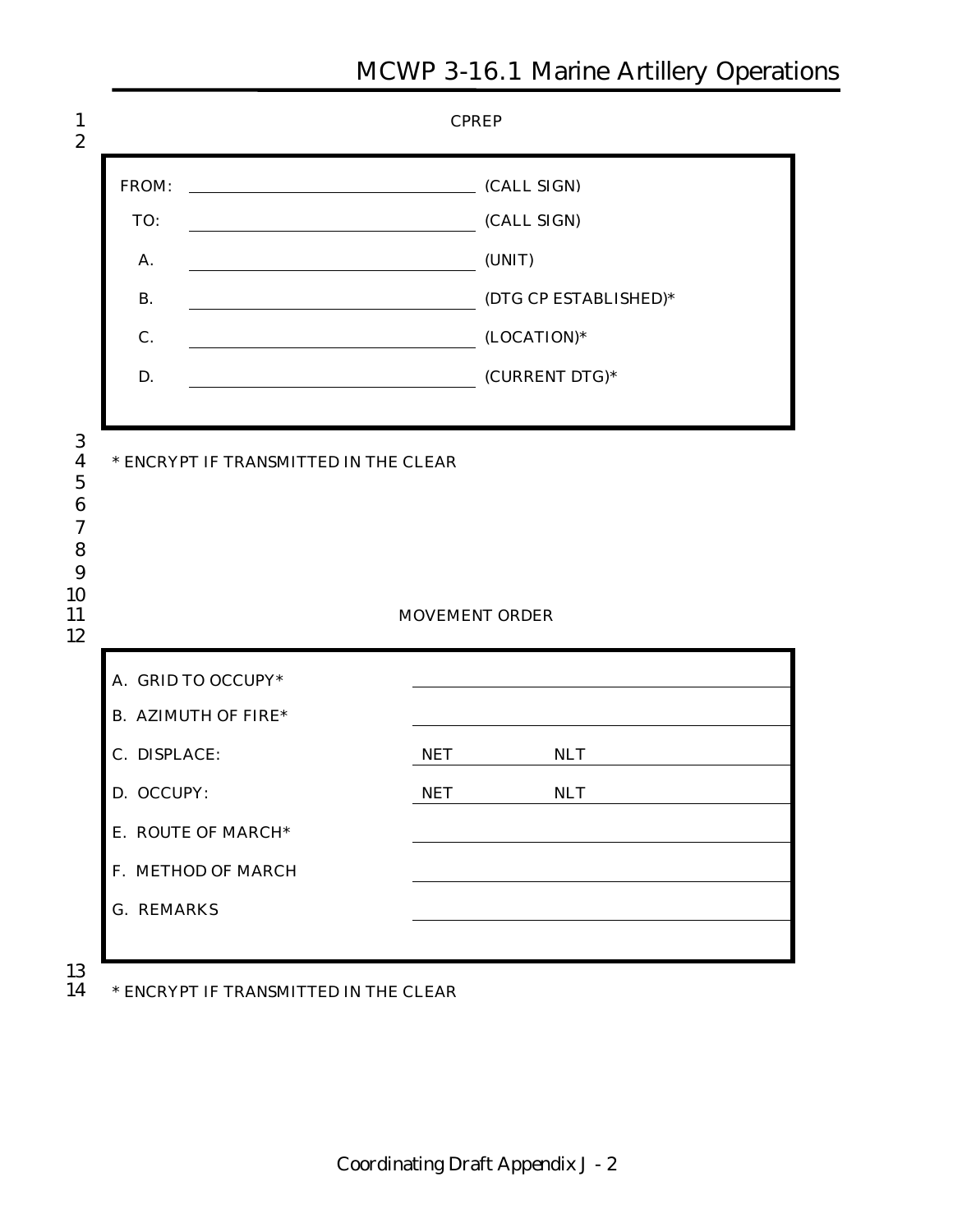$\frac{3}{4}$ 

4 **\* ENCRYPT IF TRANSMITTED IN THE CLEAR**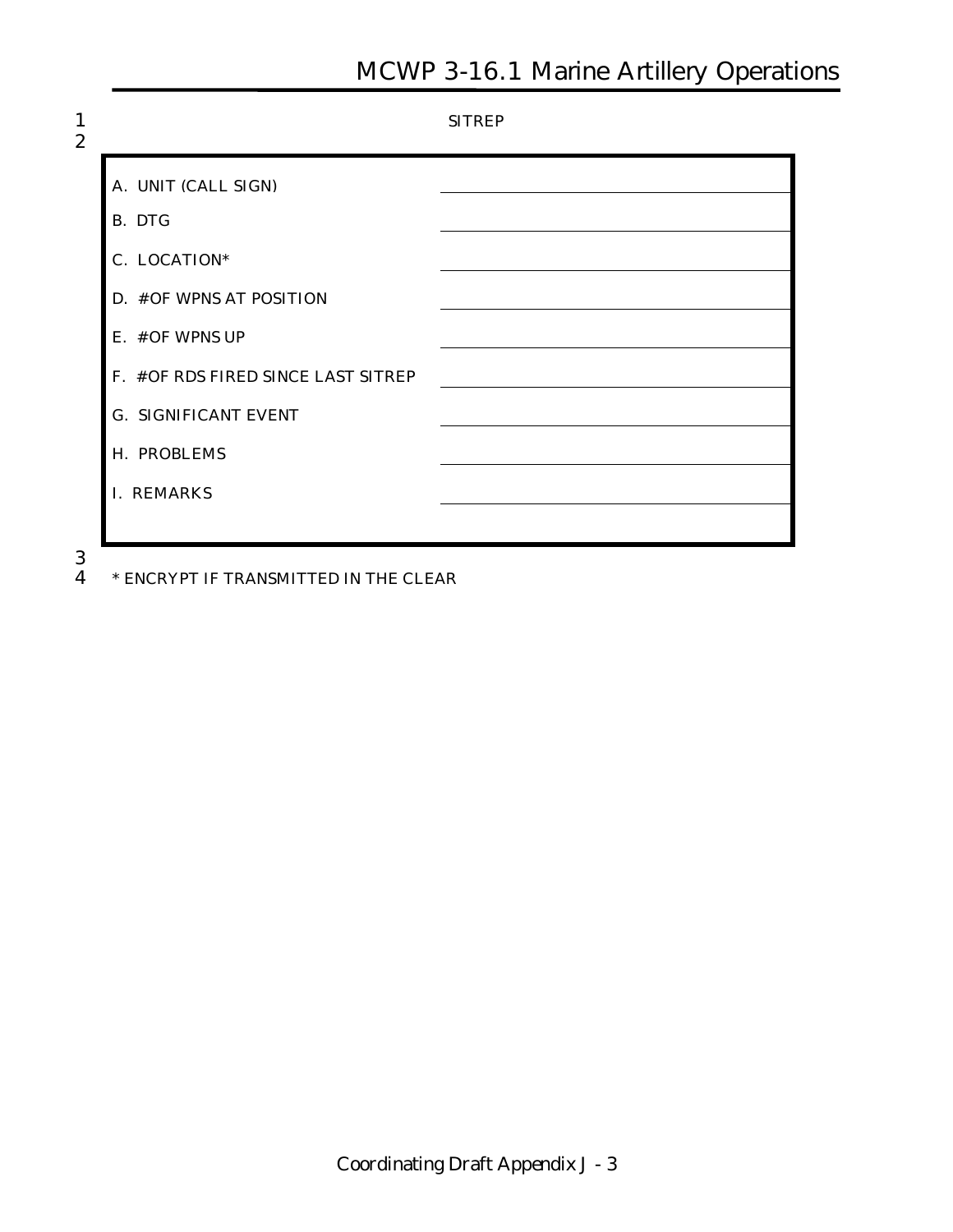| $\mathbf{1}$<br>$\boldsymbol{2}$   |                                         | <b>RAPID REQUEST</b> |
|------------------------------------|-----------------------------------------|----------------------|
|                                    | A. FROM: (CALL SIGN)                    |                      |
|                                    | <b>B. TO:</b> (CALL SIGN)               |                      |
|                                    | C. DTG                                  |                      |
|                                    | D. GRID LOCATION*                       |                      |
|                                    | E. PRIORITY (URGENT, PRIORITY, ROUTINE) |                      |
|                                    | F. SUPPORT REQUIRED AND REMARKS:        |                      |
|                                    |                                         |                      |
|                                    |                                         |                      |
|                                    |                                         |                      |
|                                    |                                         |                      |
|                                    |                                         |                      |
|                                    | <b>G. POINT OF CONTACT:</b>             |                      |
|                                    |                                         |                      |
| 3<br>4                             | FOR S-4 USE:                            |                      |
| $\overline{5}$<br>$\boldsymbol{6}$ | DATE AND TIME COMPLETED:                |                      |
| 7<br>8                             | * ENCRYPT IF TRANSMITTED IN THE CLEAR   |                      |

8 **\* ENCRYPT IF TRANSMITTED IN THE CLEAR**

**Coordinating Draft Appendix J - 4**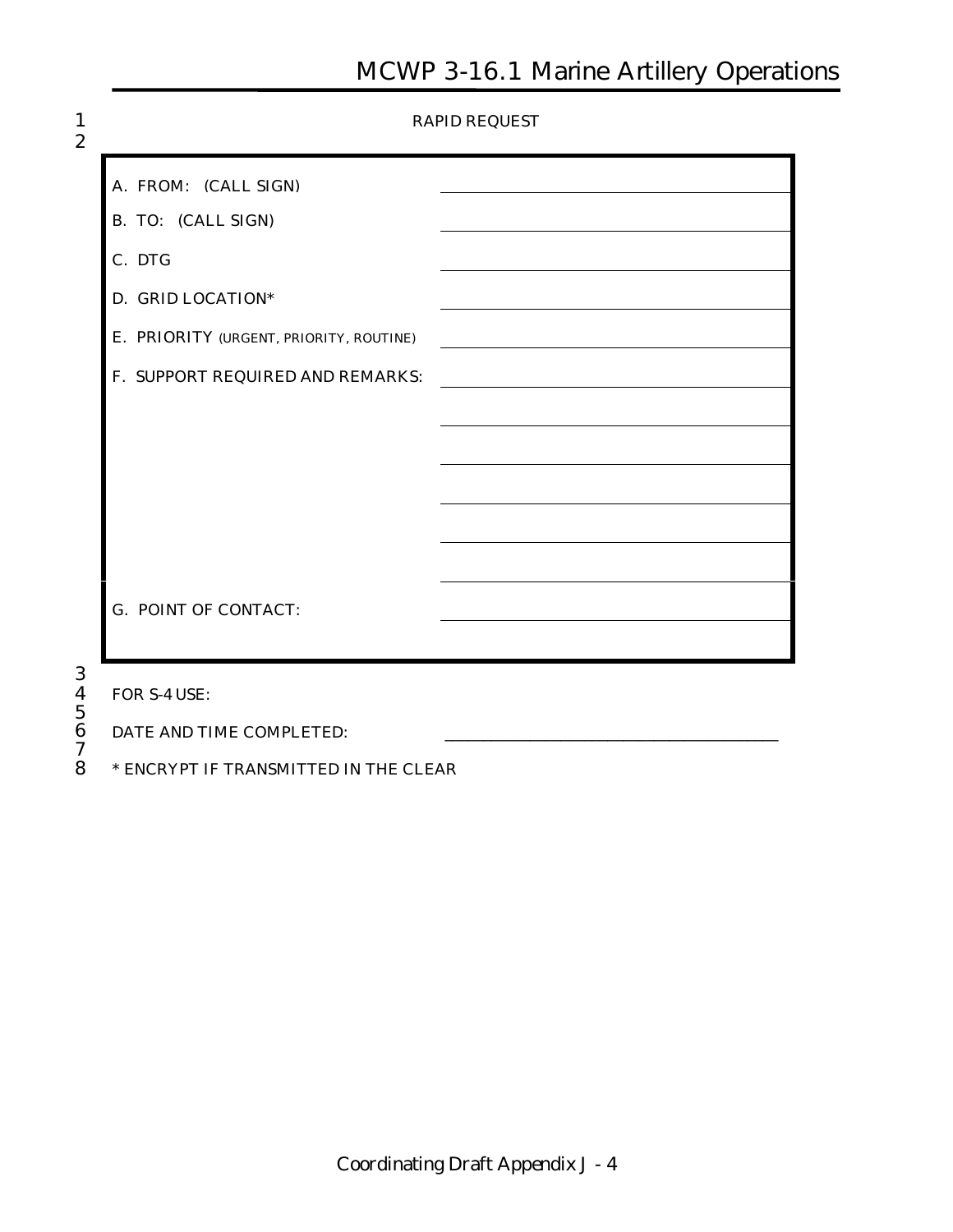#### 1 **RADAR REPORT**

|                                                        | (1) SECTION:          |             |     |              |     | (2) LOCATION: |             |          |            |  |
|--------------------------------------------------------|-----------------------|-------------|-----|--------------|-----|---------------|-------------|----------|------------|--|
|                                                        | (3) SEARCH ZONES      | <b>LEFT</b> |     | <b>RIGHT</b> |     |               | <b>MIN</b>  |          | <b>MAX</b> |  |
| (a) PRIMARY<br>(1)                                     |                       |             |     |              | (2) |               | (3)         |          | (4)        |  |
| (b) ALTERNATE<br>(1)                                   |                       |             |     | (2)          |     | (3)           |             |          | (4)        |  |
| (4) EMISSION LIMITS                                    |                       |             |     | (a) TIME     |     |               |             | (b) TGTS |            |  |
| (5) CUEING AGENCY<br>(a)                               |                       |             |     | (b)          |     |               | (c)         |          |            |  |
| $\overline{d}$<br>(By call sign, in order of priority) |                       |             |     | (e)          |     |               | (f)         |          |            |  |
| <b>(6) REPORTING CHANNELS</b>                          |                       |             | (a) |              |     |               | (b)         |          |            |  |
| (7) STATUS<br>(a) UP:                                  |                       |             |     | (b) DOWN:    |     |               | (c) MOVING: |          |            |  |
|                                                        | (8) ZONES/GRID POINTS |             |     |              |     |               |             |          |            |  |
|                                                        | (1)                   | (2)         |     | (3)          |     | (4)           |             | (5)      | (6)        |  |
| (a)                                                    |                       | $\prime$    |     | $\prime$     |     | $\prime$      |             | $\prime$ |            |  |
| <b>(b)</b>                                             | $\prime$              | $\prime$    |     | $\prime$     |     | $\prime$      | $\prime$    |          | T          |  |
| (c)                                                    |                       |             |     |              |     |               |             |          |            |  |
| (d)                                                    | $\prime$              |             |     | $\prime$     |     | $\prime$      |             | $\prime$ |            |  |
| (e)                                                    | $\prime$              | $\prime$    |     | $\prime$     |     | $\prime$      |             | $\prime$ | $\prime$   |  |
| (f)                                                    | $\prime$              | $\prime$    |     | $\prime$     |     | $\prime$      |             | $\prime$ | $\prime$   |  |
| (g)                                                    |                       |             |     |              |     |               |             |          |            |  |
| (h)                                                    |                       |             |     |              |     |               |             |          |            |  |
| (i)                                                    |                       |             |     |              |     |               |             |          |            |  |

4

2 3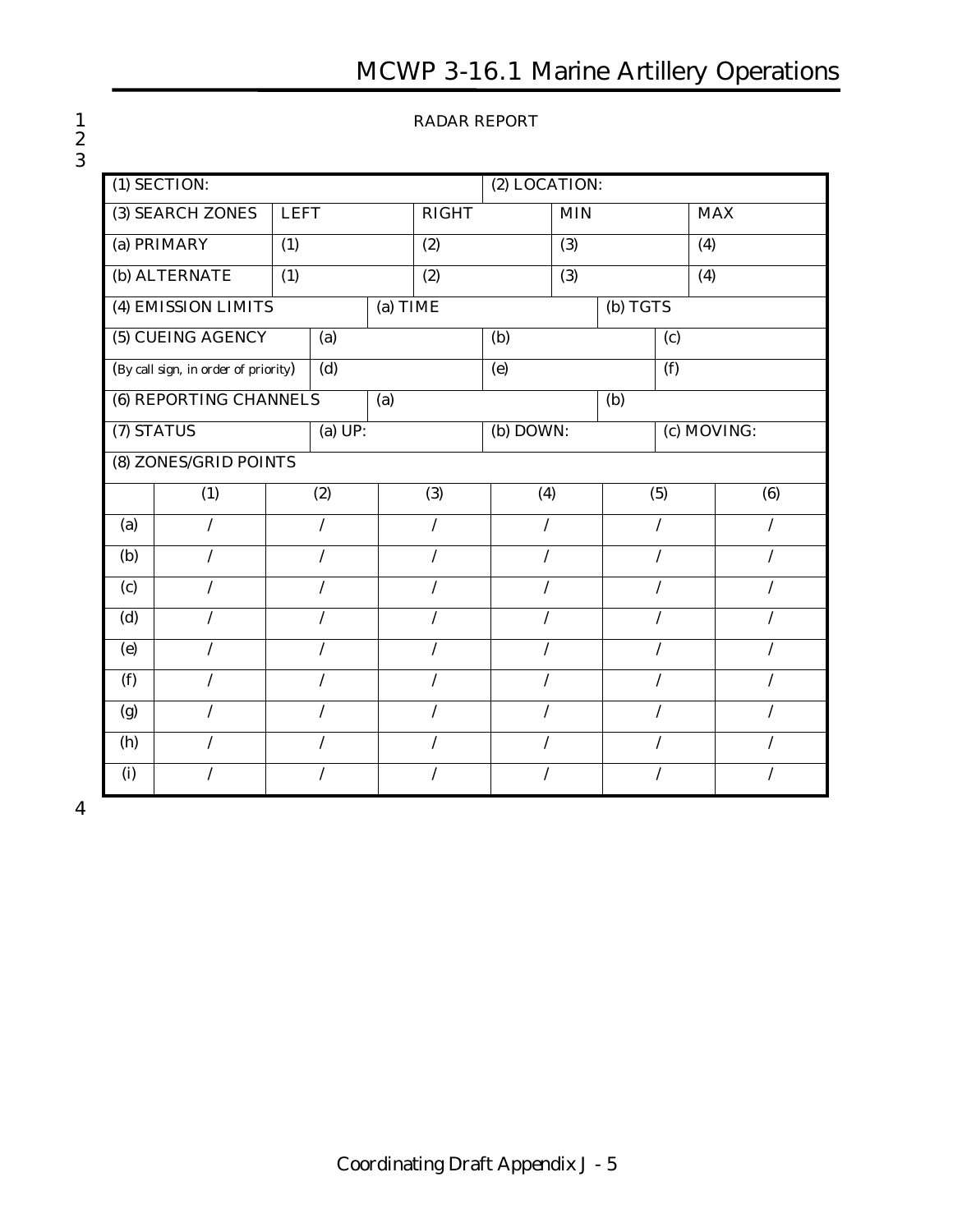|                                         | <b>SPOTREP</b> |
|-----------------------------------------|----------------|
| A. UNIT ENGAGED                         |                |
| <b>B. DTG OF ACTIVITY</b>               |                |
| <b>C. LOCATION OF ACTIVITY</b>          |                |
| <b>D. DESCRIPTION OF ACTIVITY</b>       |                |
| E. RESULTS OF ACTION TAKEN              |                |
| <b>F. FRIENDLY KIA</b>                  |                |
| <b>G. FRIENDLY WIA</b>                  |                |
| H. FRIENDLY MIA                         |                |
| I. ENEMY KIA                            |                |
| J. POWs                                 |                |
| <b>K. DETAINESS</b>                     |                |
| L. CAPTURED WEAPONS (#, TYPE, LOCATION) |                |
| M. REMARKS                              |                |
|                                         |                |

3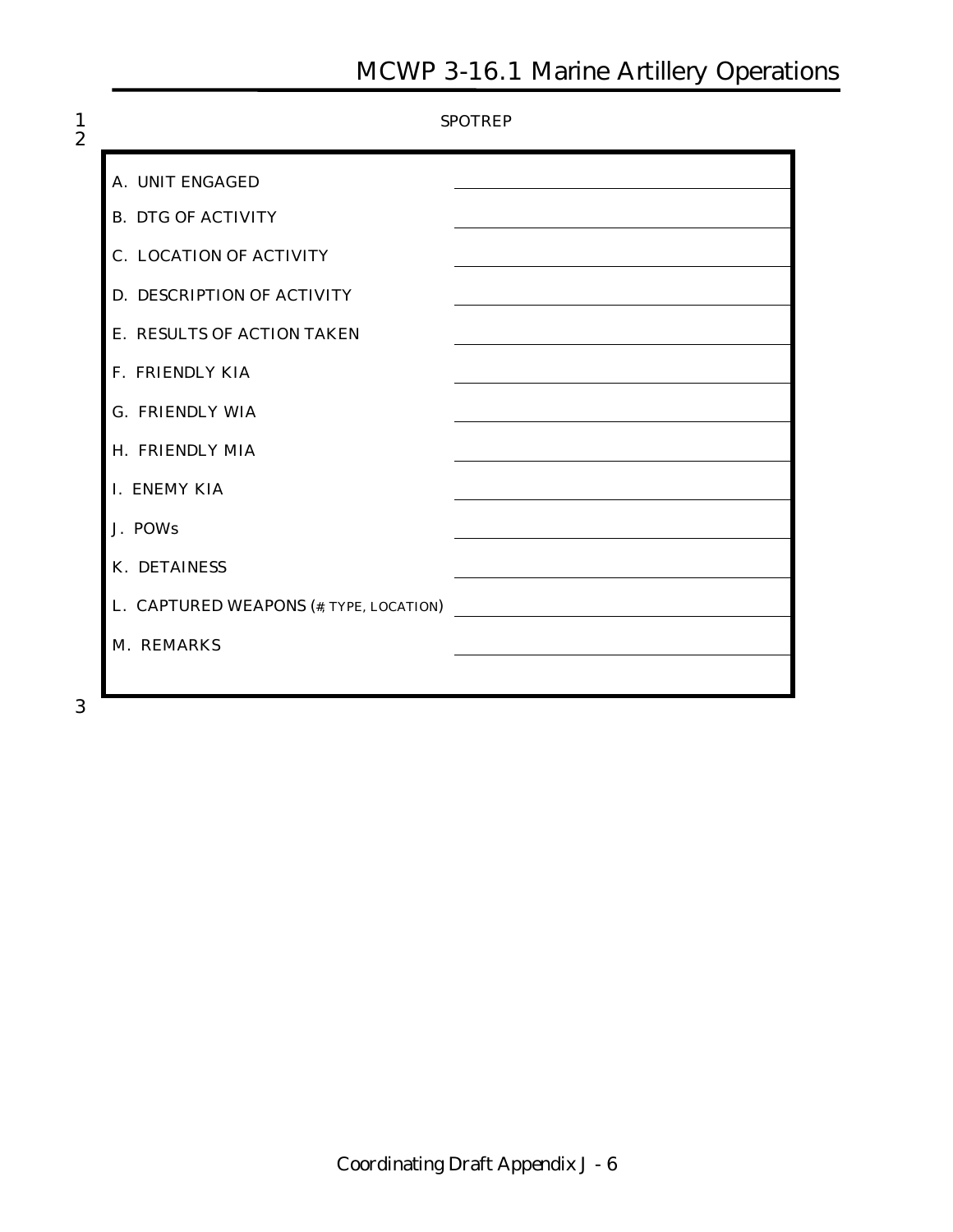| FROM:     | CALL SIGN)                                                                    |
|-----------|-------------------------------------------------------------------------------|
| TO:       | (CALL SIGN)                                                                   |
| A.        | (CALL SIGN OF UNIT)                                                           |
| <b>B.</b> | (POSITION OF OBSERVER)                                                        |
| $C$ .     | (DIRECTION)                                                                   |
| D.        | (TIME SHELLING BEGAN)                                                         |
| Е.        | (TIME SHELLING ENDED)                                                         |
| F.        | (AREA SHELLED, MORTARED, ETC.)                                                |
| G.        | (NUMBER AND NATURE OF BOMBS, AIRCRAFT)                                        |
| Н.        | (NATURE OF FIRE)<br><u> 1980 - Johann Barbara, martin d</u>                   |
| I.        | (NUMBER, TYPE AND CALIBER OF SHELL)                                           |
| J.        | (TIME FLASH TO BANG)                                                          |
| <b>K.</b> | (DAMAGE)                                                                      |
| L.        | (DTG)<br><u> 1989 - Jan Barbara Barat, politik eta politikaria (h. 1989).</u> |

3

 $\frac{1}{2}$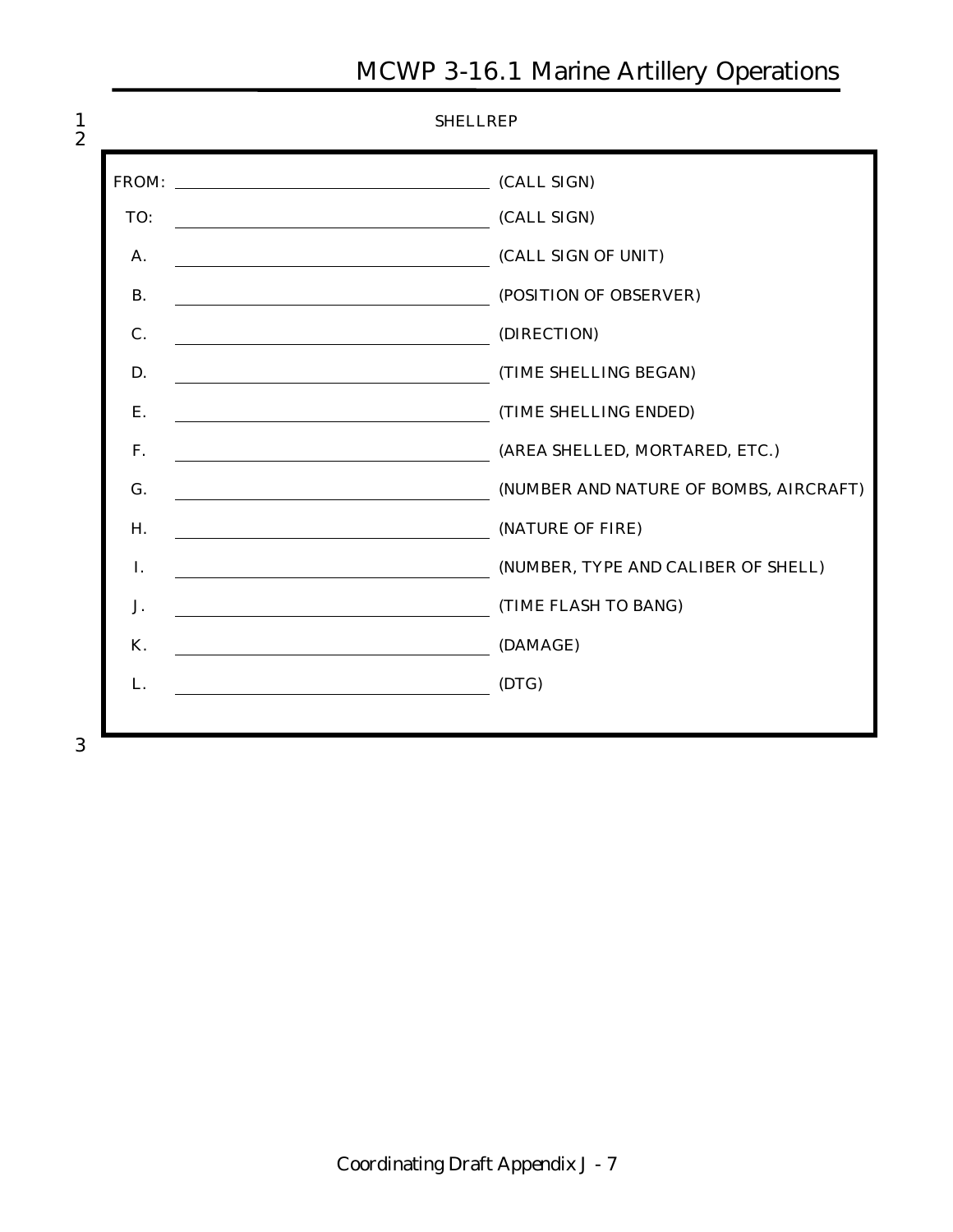

11 **\*\* INCLUDE NUMBER OF WIA, KIA, SICK**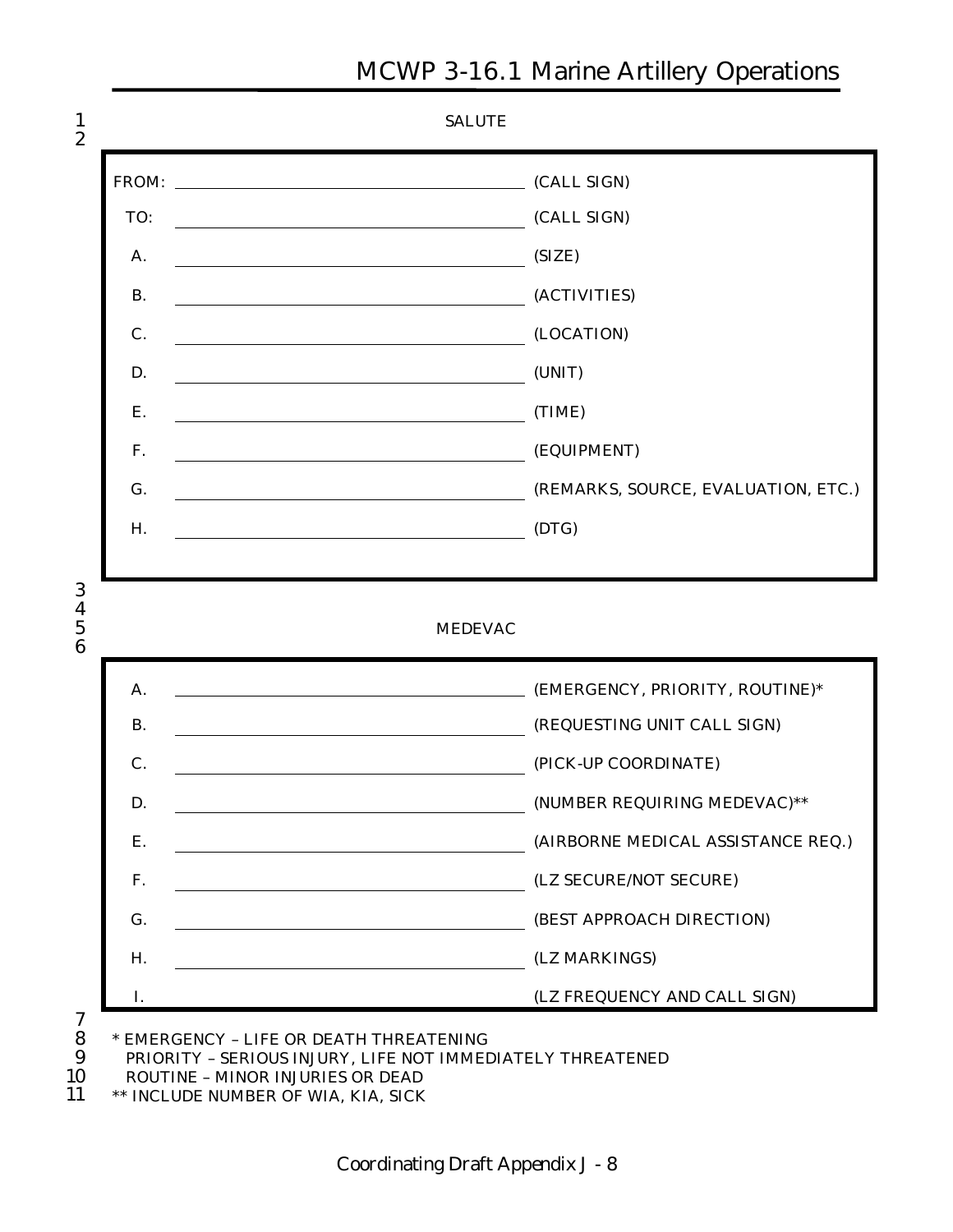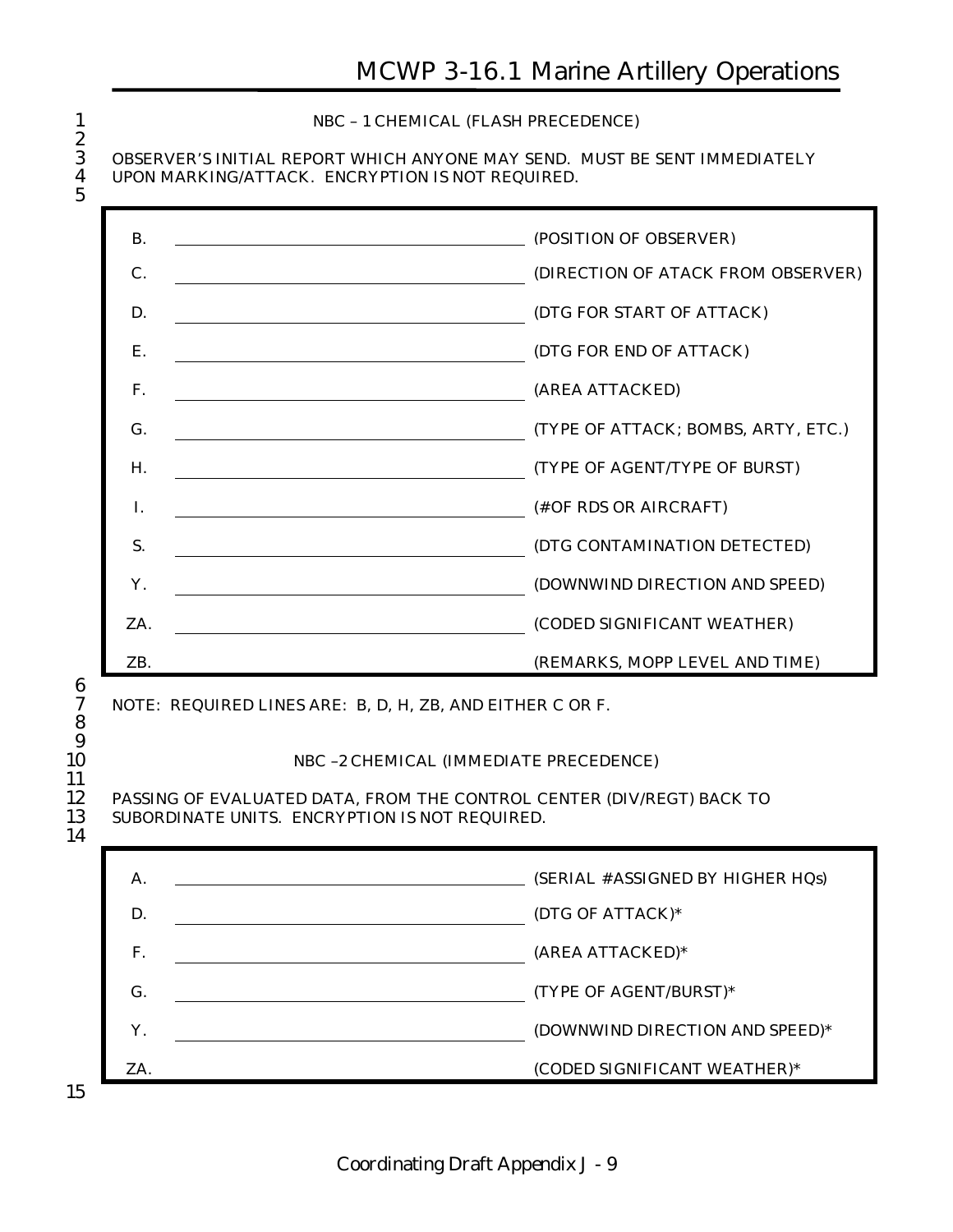1 **\* FROM NBC – 1 REPORT; ALL LINES ARE REQUIRED**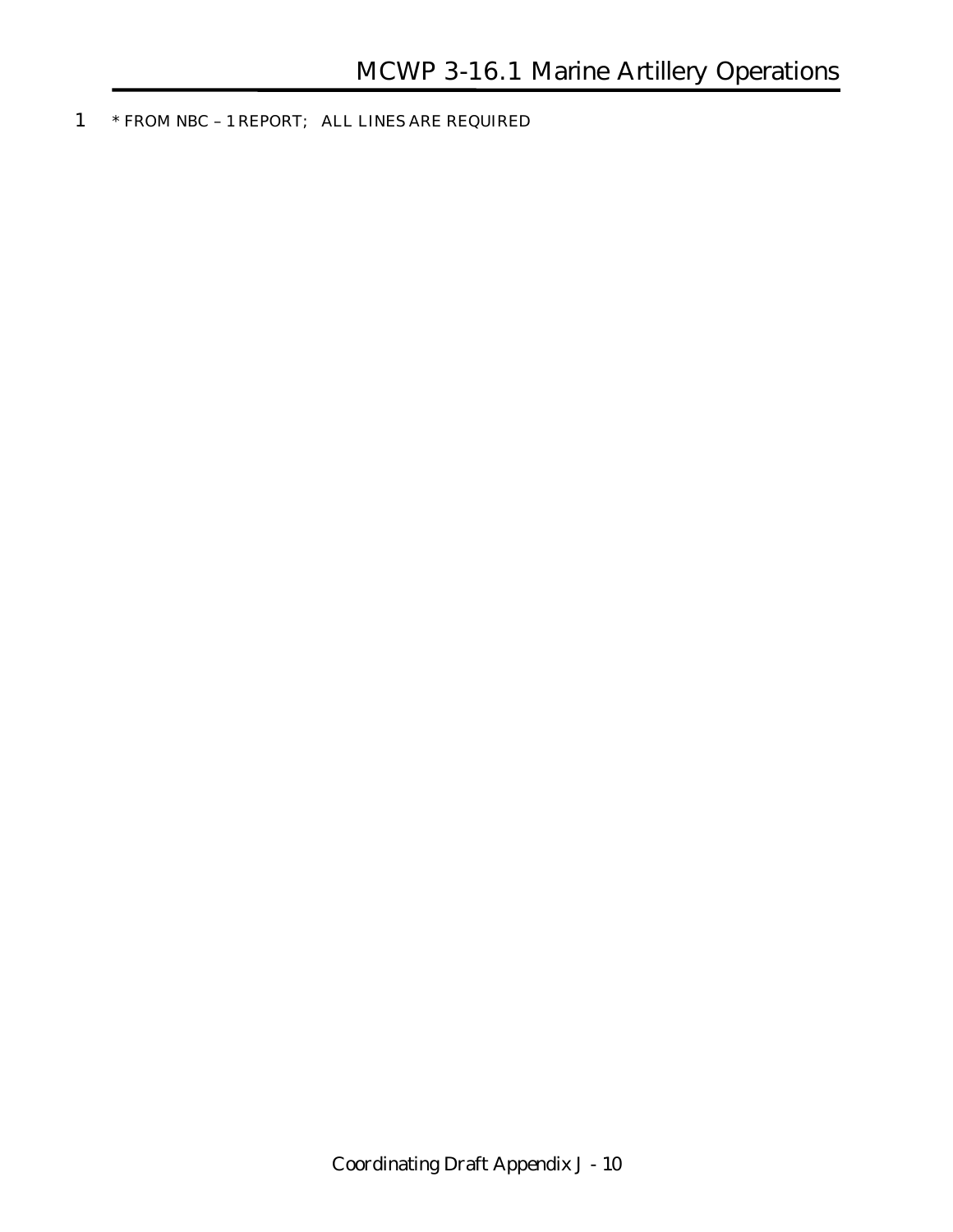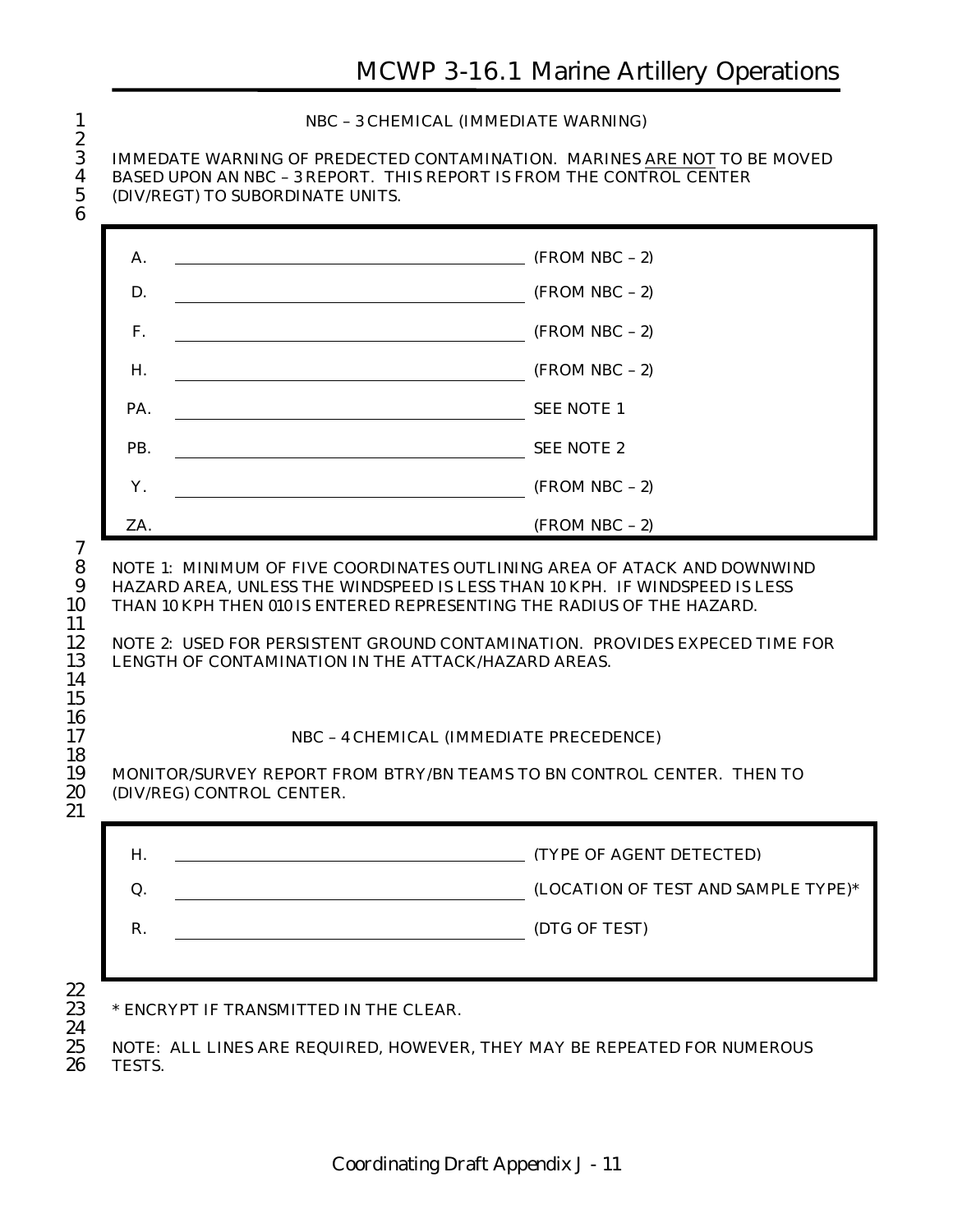| $\overline{c}$<br>3<br>4<br>5<br>6     | NBC - 5 CHEMICAL<br>MARINES MAY BE MOVED BASED UPON THIS REPORT. AREAS OF ACTUAL CONTAMINATION<br>ARE ILLUSTRATED, USUALLY IN THE FORM OF AN OVERLAY, FROM THE CONTROL CENTER<br>(DIV/REG) TO SUBORDINATE UNITS.                                      |                                                                                |  |  |  |  |
|----------------------------------------|-------------------------------------------------------------------------------------------------------------------------------------------------------------------------------------------------------------------------------------------------------|--------------------------------------------------------------------------------|--|--|--|--|
|                                        | A.                                                                                                                                                                                                                                                    | (SAME AS PREVIOUS REPORTS)                                                     |  |  |  |  |
|                                        | D.                                                                                                                                                                                                                                                    | (SAME AS PREVIOUS REPORTS)                                                     |  |  |  |  |
|                                        | Н.                                                                                                                                                                                                                                                    | (SAME AS PREVIOUS REPORTS)                                                     |  |  |  |  |
|                                        | S.                                                                                                                                                                                                                                                    | (DTG CONTAMINATION DETECTED)                                                   |  |  |  |  |
|                                        | Т.                                                                                                                                                                                                                                                    | (DTG OF LATEST MONITOR/SURVEY)                                                 |  |  |  |  |
|                                        | X.                                                                                                                                                                                                                                                    | <b>SEE NOTE 1</b>                                                              |  |  |  |  |
| 13<br>14<br>15<br>16<br>17<br>18<br>19 | <b>CHEMICAL STRIKE (FRIENDLY) WARNING</b><br>THIS MESSAGE IS TRANSMITTED PRIOR TO A FRIENDLY CHEMICAL STRIKE TO UNITS<br>SELECTED BY THE AREA COMMANDER. IT IS PLOTTED LIKE AN NBC - 3 REPORT AND<br>TRANSMITTED VIA SECURE/ENCRYPTED COMMUNICATIONS. |                                                                                |  |  |  |  |
|                                        | А.                                                                                                                                                                                                                                                    | (STRIKE SERIAL NUMBER OR CODEWORD)                                             |  |  |  |  |
|                                        | D.                                                                                                                                                                                                                                                    | (DTG OF SCHEDULED ATTACK)                                                      |  |  |  |  |
|                                        | F.                                                                                                                                                                                                                                                    | (GRID OF CENTER OF ATTACK AREA)                                                |  |  |  |  |
|                                        | G.                                                                                                                                                                                                                                                    | (METHOD OF ATTACK; ARTY, SPRAY)                                                |  |  |  |  |
|                                        | Н.                                                                                                                                                                                                                                                    | (TYPE OF AGENT)                                                                |  |  |  |  |
|                                        | PA.                                                                                                                                                                                                                                                   | (ATTACK AREA AND HAZARD AREA)                                                  |  |  |  |  |
|                                        | PB.                                                                                                                                                                                                                                                   | (DURATION OF HAZARD IN DAYS)<br><u> 1980 - Jan Stein, amerikansk politik (</u> |  |  |  |  |
|                                        | Y.                                                                                                                                                                                                                                                    | (DOWNIND DIRECTION/WINDSPEED)*                                                 |  |  |  |  |
|                                        |                                                                                                                                                                                                                                                       |                                                                                |  |  |  |  |